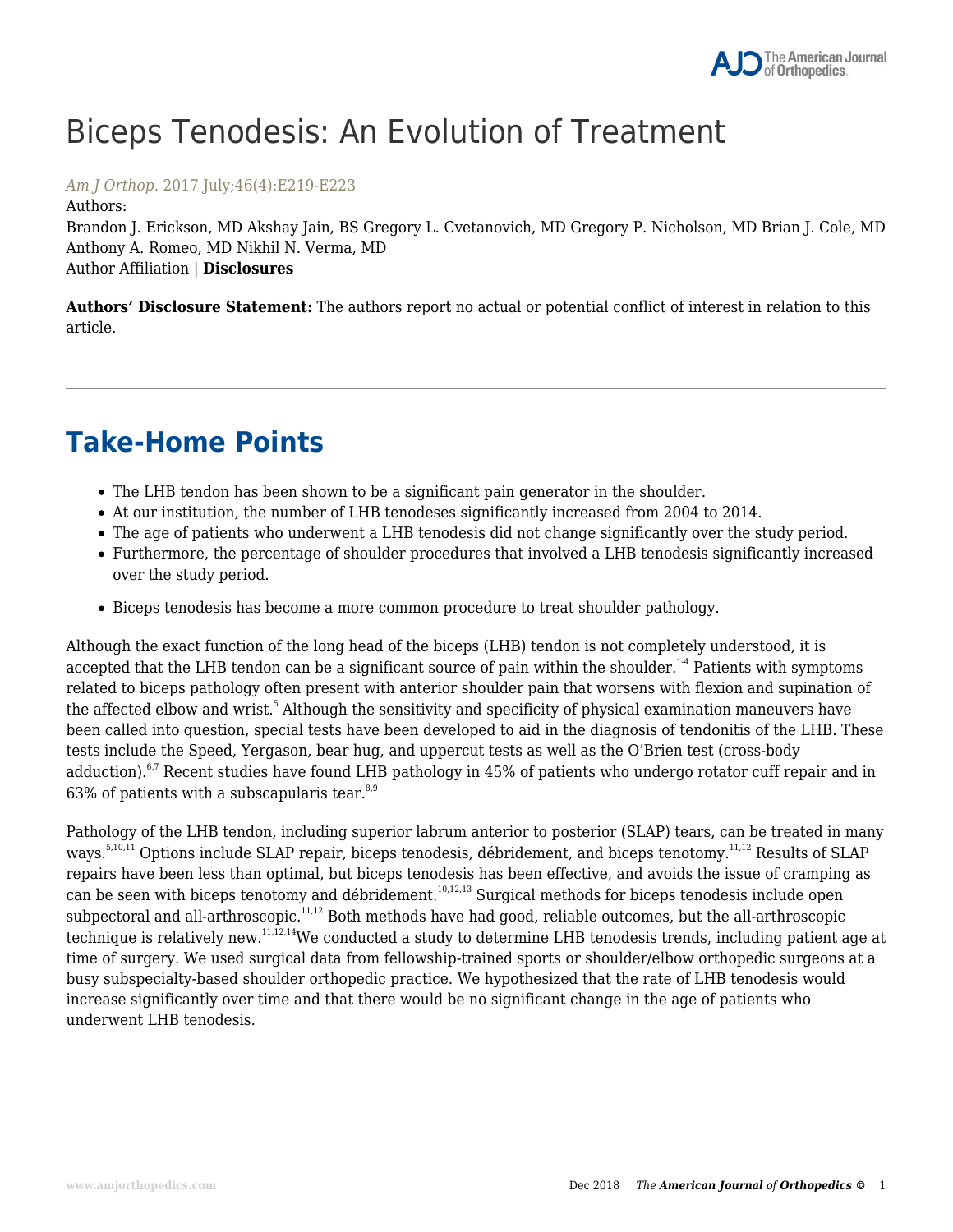

### **Methods**

Our Institutional Review Board exempted this study. To determine the number of LHB tenodesis procedures performed at our institution, overall and in comparison with other common arthroscopic shoulder procedures, we queried the surgical database of 4 fellowship-trained orthopedic surgeons (shoulder/elbow, Drs. Nicholson and Cole; sports, Drs. Romeo and Verma) for the period January 1, 2004 to December 31, 2014. We used *Current Procedural Terminology* (*CPT*) code 23430 to determine the number of LHB tenodesis cases, as the surgeons primarily perform an open subpectoral biceps tenodesis. Patient age at time of surgery and the date of surgery were recorded. All patients who underwent LHB tenodesis between January 1, 2004 and December 31, 2014 were included. Number of procedures performed each year by each surgeon was recorded, as were concomitant procedures performed at the same time as the LHB tenodesis. To get the denominator (and reference point) for the number of arthroscopic shoulder surgeries performed by these 4 surgeons during the study period, and thereby determine the rate of LHB tenodesis, we selected the most common shoulder arthroscopy *CPT* codes used in our practice: 23430, 29806, 29807, 29822, 29823, 29825, 29826, and 29827. For a patient who underwent multiple procedures on the same day (multiple *CPT* codes entered on the same day), only one code was counted for that day. If 23430 was among the codes, it was included, and the case was placed in the numerator; if 23430 was not among the codes, the case was placed in the denominator.

The Arthroscopy Association of North America provides descriptions for the *CPT* codes: 23430 (tenodesis of long tendon of biceps), 29806 (arthroscopy, shoulder, surgical; capsulorrhaphy), 29807 (arthroscopy, shoulder, surgical; repair of SLAP lesion), 29822 (arthroscopy, shoulder, surgical; débridement, limited), 29823 (arthroscopy, shoulder, surgical; débridement, extensive), 29825 (arthroscopy, shoulder, surgical; with lysis and resection of adhesions, with or without manipulation), 29826 (arthroscopy, shoulder, surgical; decompression of subacromial space with partial acromioplasty, with or without coracoacromial release), and 29827 (arthroscopy, shoulder, surgical; with rotator cuff repair).

For analysis, we divided the data into total number of arthroscopic shoulder procedures performed by each surgeon each year and number of LHB tenodesis procedures performed by each surgeon each year. Total number of patients who had an arthroscopic procedure was used to create a denominator, and number of LHB tenodesis procedures showed the percentage of arthroscopic shoulder surgery patients who underwent LHB tenodesis. (All patients who undergo biceps tenodesis also have, at the least, diagnostic shoulder arthroscopy with or without tenotomy; if the tendon is ruptured, tenotomy is unnecessary.)

Descriptive statistics were calculated as means (SDs) for continuous variables and as frequencies with percentages for categorical variables. Linear regression analysis was used to determine whether the number of LHB tenodesis procedures changed during the study period and whether patient age changed over time. Significance was set at  $P < .05$ .

#### **Results**

Of the 7640 patients who underwent arthroscopic shoulder procedures between 2004 and 2014, 2125 had LHB tenodesis (*CPT* code 23430).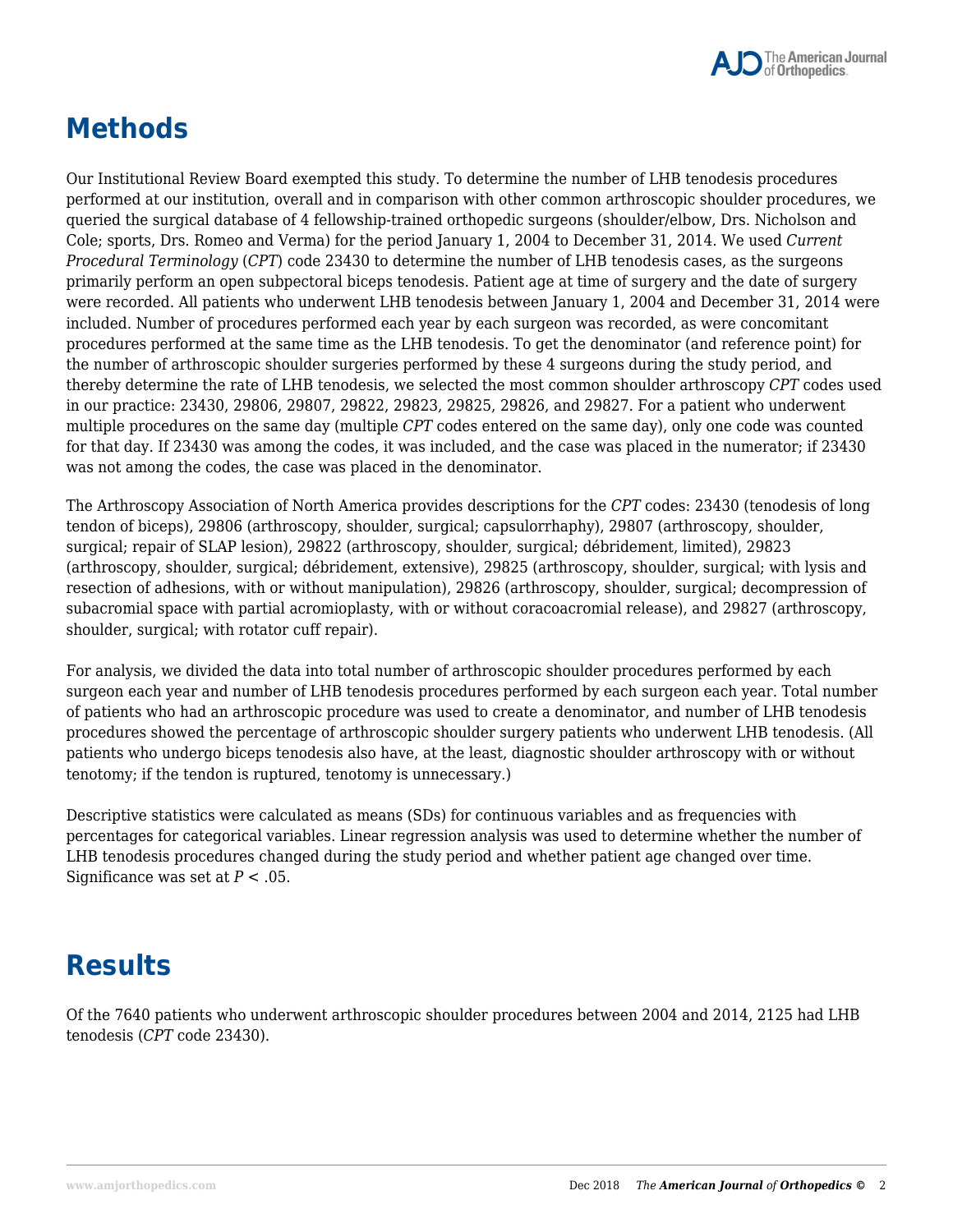

#### **ajo04604219e\_f1.jpg**



Mean (SD) age of the subgroup was 49.33 (13.2) years, and mean (SD) number of LHB tenodesis cases per year was 193.2 (130.5). Over time, mean age of patients who had these procedures did not change significantly (*P* = .934) (**Figure 1**), mean number of LHB tenodesis cases increased significantly (*P* = .0024) (**Figure 2A**), and percentage of LHB tenodesis cases increased significantly relative to percentage of all arthroscopic shoulder procedures (*P* = .0099) (**Figure 2B**).

#### **ajo04604219e\_f2.jpg**



The concomitant procedures performed with LHB tenodesis during the study period are listed in the **Table**.

#### **Discussion**

Tenodesis has become a common treatment option for several pathologic shoulder conditions involving the LHB tendon.<sup>5</sup> We set out to determine trends in LHB tenodesis at a subspecialty-focused shoulder orthopedic practice and hypothesized that the rate of LHB tenodesis would increase significantly over time and that there would be no significant change in the age of patients who underwent LHB tenodesis. Our hypotheses were confirmed: The number of LHB tenodesis cases increased significantly without a significant change in patient age.

Treatment options for LHB pathology and SLAP tears include simple tenotomy, débridement, open biceps tenodesis, and arthroscopic tenodesis.<sup>11,12,15</sup>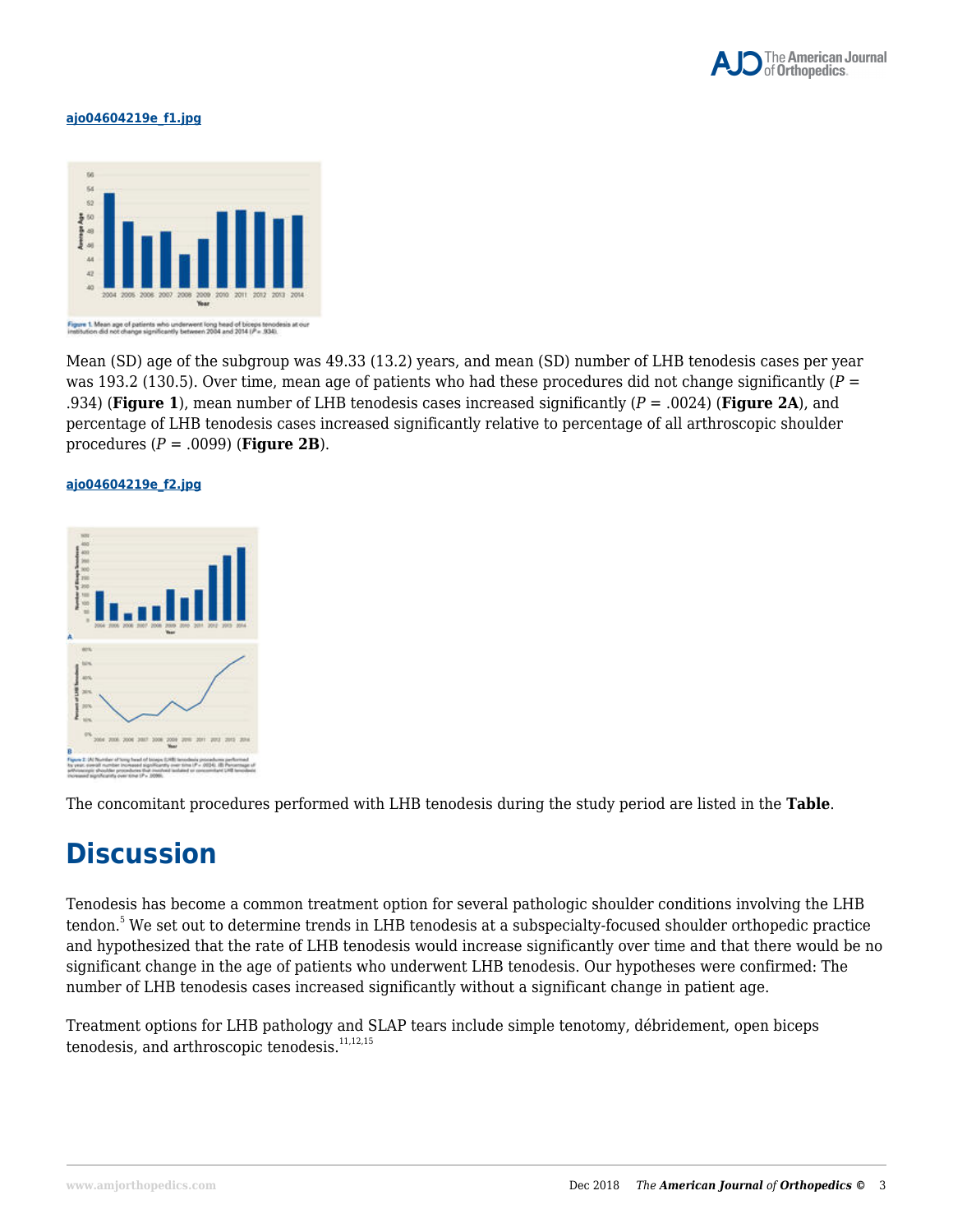

#### **ajo04604219e\_t1.jpg**

| Tour       | Off Code     |         |          |              |       |              |                |  |
|------------|--------------|---------|----------|--------------|-------|--------------|----------------|--|
|            |              | 29657   | 19922    | <b>JOHNS</b> | 29525 | Jacob        | <b>JONES</b>   |  |
|            |              | $^{16}$ | ٠        | m            |       |              | $^{12}$        |  |
| 3008       |              |         | 11.4     | -            |       | <b>REE</b> 1 | <b>A</b>       |  |
| in.        |              |         |          | ×            |       |              | $\overline{1}$ |  |
| post       |              |         |          | ٠            |       | $-200$       | m              |  |
| 3008       |              |         |          |              |       |              | m              |  |
| 1008       |              |         |          |              |       |              |                |  |
| 201        |              |         | $\cdots$ | ٠            | ٠     |              | ×              |  |
| 2011       |              |         |          |              |       |              |                |  |
| <b>SEG</b> |              |         |          | <b>FILE</b>  |       |              |                |  |
| in co      |              |         |          | it f         | 11    |              | $+1$           |  |
| 3014       | $\mathbf{r}$ |         | $^{10}$  | m            |       |              |                |  |

Several fixation options have been used in open subpectoral biceps tenodesis. In this technique, which was used by all the surgeons in this study, the biceps tendon is fixed such that the musculotendinous junction of the biceps rests at the inferior border of the pectoralis major in the bicipital groove.<sup>16-19</sup> Studies have found good, reliable outcomes with both the open and the arthroscopic surgical techniques.12,18 Comparing the LHB tenodesis trends in the present study with the SLAP repair trends we found at our institution in a previous study,<sup>20</sup> we discovered that overall number of LHB tenodesis cases and percentage of LHB tenodesis cases relative to percentage of all arthroscopic shoulder procedures increased significantly more than for SLAP repairs.

Recent evidence has called into question the results of SLAP repairs and suggested biceps tenodesis may be a better treatment option for SLAP tears.<sup>10,13,21</sup> Studies have found excellent outcomes with open subpectoral biceps tenodesis in the treatment of SLAP tears, and others have found better restoration of pitchers' thoracic rotation with open subpectoral biceps tenodesis than with SLAP repair.<sup>13,14</sup> Similarly, comparison studies have largely favored biceps tenodesis over SLAP repair, particularly in patients older than 35 years to 40 years.<sup>22</sup> Given these results, it is not surprising that, querying the American Board of Orthopaedic Surgeons (ABOS) part II database for isolated SLAP lesions treated between 2002 and 2011, Patterson and colleagues<sup>23</sup> found the percentage of SLAP repairs decreased from  $69.3\%$  to  $44.8\%$  ( $P < .0001$ ), whereas the percentage of biceps tenodesis procedures increased from 1.9% to 18.8% (*P* < .0001), indicating the realization of improved outcomes with LHB tenodesis in the treatment of SLAP tears. On the other hand, in the ABOS part II database for the period 2003 to 2008, Weber and colleagues<sup>24</sup> found that, despite a decrease in the percentage of SLAP repairs, total number of SLAP repairs increased from 9.4% to 10.1% ( $P = .0163$ ). According to our study results, the number of SLAP repairs is decreasing over time, whereas the number of LHB tenodesis procedures is continuing to rise. The practice patterns seen in our study correlate with those in previous studies of the treatment of SLAP tears: good results in tenodesis groups and poor results in SLAP repair groups.<sup>10,13</sup>Werner and colleagues<sup>25</sup> recently used the large PearlDiver database, which includes information from both private payers and Medicare, to determine overall LHB tenodesis trends in the United States for the period 2008 to 2011. Over those years, the incidence of LHB tenodesis increased 1.7-fold, and the rate of arthroscopic LHB tenodesis increased significantly more than the rate of open LHB tenodesis. These results are similar to ours in that the number of LHB tenodesis cases increased significantly over time. However, as the overwhelming majority of patients in our practice undergo open biceps tenodesis, the faster rate of growth in the arthroscopic cohort relative to the open cohort cannot be assessed. Additional randomized studies comparing biceps tenodesis, both open and arthroscopic, with SLAP repair are needed to properly determine the superiority of LHB tenodesis over SLAP repair.

One strength of this database study was the number of patients: more than 7000, 2125 of whom underwent biceps tenodesis performed by 1 of 4 fellowship-trained orthopedic surgeons. There were several study limitations. First, because the original diagnoses were not recorded, it was unclear exactly which pathologies were treated with tenodesis, limiting our ability to make recommendations regarding treatment trends for specific pathologies. Similarly, we did not assess outcome variables, which would have allowed us to draw conclusions about the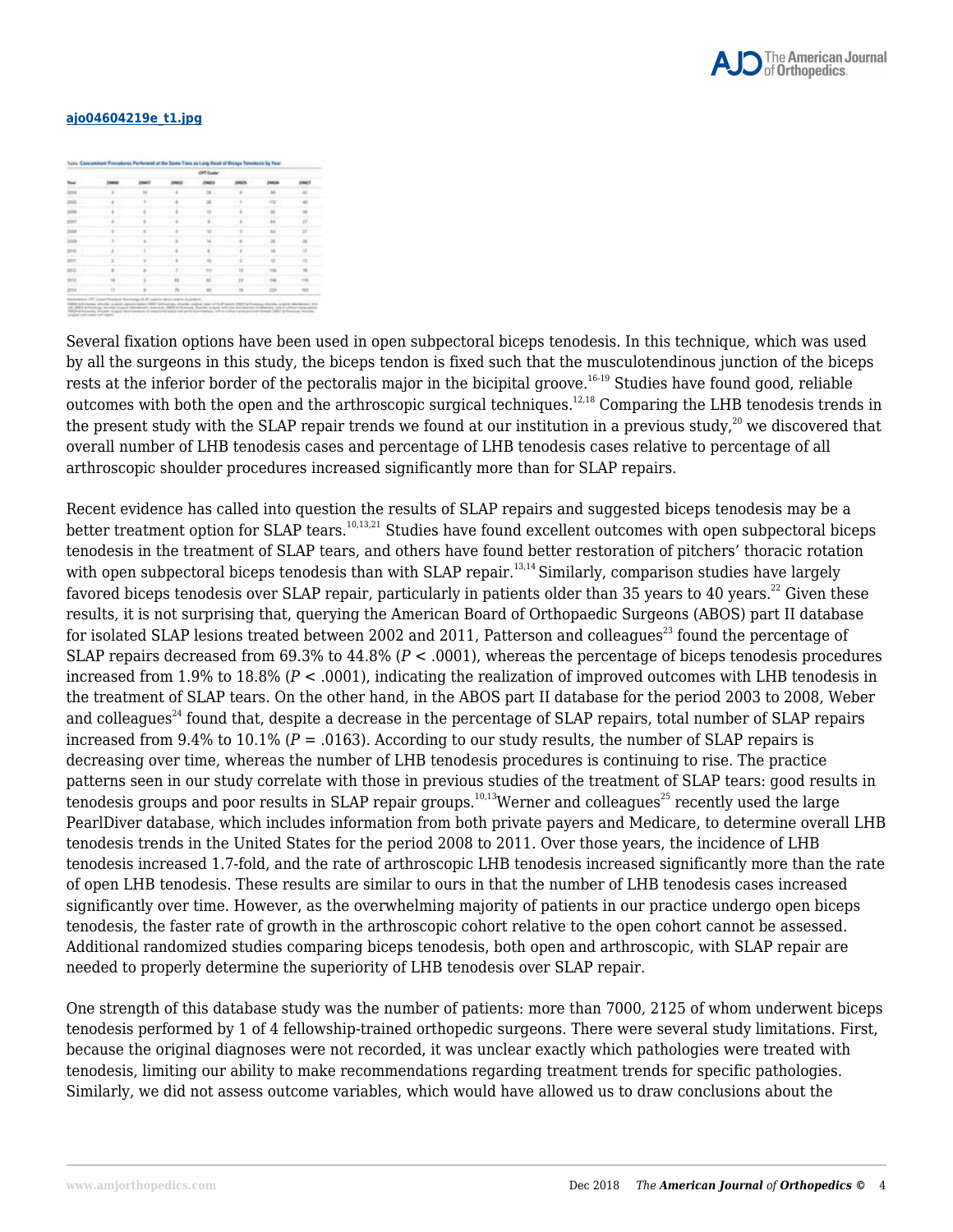effectiveness of the biceps tenodesis procedures. Furthermore, some procedures may have been coded incorrectly, and therefore some patients may have been erroneously included or excluded. In addition, using data from only one institution may have introduced bias into our conclusions, though the results are consistent with national trends. Finally, there was some variability among the 4 surgeons in the number of LHB tenodesis procedures performed, and this variability may have confounded results, though these surgeons treat biceps pathology in similar ways.

*Am J Orthop*. 2017;46(4):E219-E223. Copyright Frontline Medical Communications Inc. 2017. All rights reserved.

## **Key Info**

## **Figures/Tables**

#### **References**

#### **References**

1. Denard PJ, Dai X, Hanypsiak BT, Burkhart SS. Anatomy of the biceps tendon: implications for restoring physiological length–tension relation during biceps tenodesis with interference screw fixation. *Arthroscopy*. 2012;28(10):1352-1358.

2. Ejnisman B, Monteiro GC, Andreoli CV, de Castro Pochini A. Disorder of the long head of the biceps tendon. *Br J Sports Med*. 2010;44(5):347-354.

3. Mellano CR, Shin JJ, Yanke AB, Verma NN. Disorders of the long head of the biceps tendon. *Instr Course Lect*. 2015;64:567-576.

4. Szabo I, Boileau P, Walch G. The proximal biceps as a pain generator and results of tenotomy. *Sports Med Arthrosc Rev*. 2008;16(3):180-186.

5. Harwin SF, Birns ME, Mbabuike JJ, Porter DA, Galano GJ. Arthroscopic tenodesis of the long head of the biceps. *Orthopedics*. 2014;37(11):743-747.

6. Holtby R, Razmjou H. Accuracy of the Speed's and Yergason's tests in detecting biceps pathology and SLAP lesions: comparison with arthroscopic findings. *Arthroscopy*. 2004;20(3):231-236.

7. Ben Kibler W, Sciascia AD, Hester P, Dome D, Jacobs C. Clinical utility of traditional and new tests in the diagnosis of biceps tendon injuries and superior labrum anterior and posterior lesions in the shoulder. *Am J Sports Med*. 2009;37(9):1840-1847.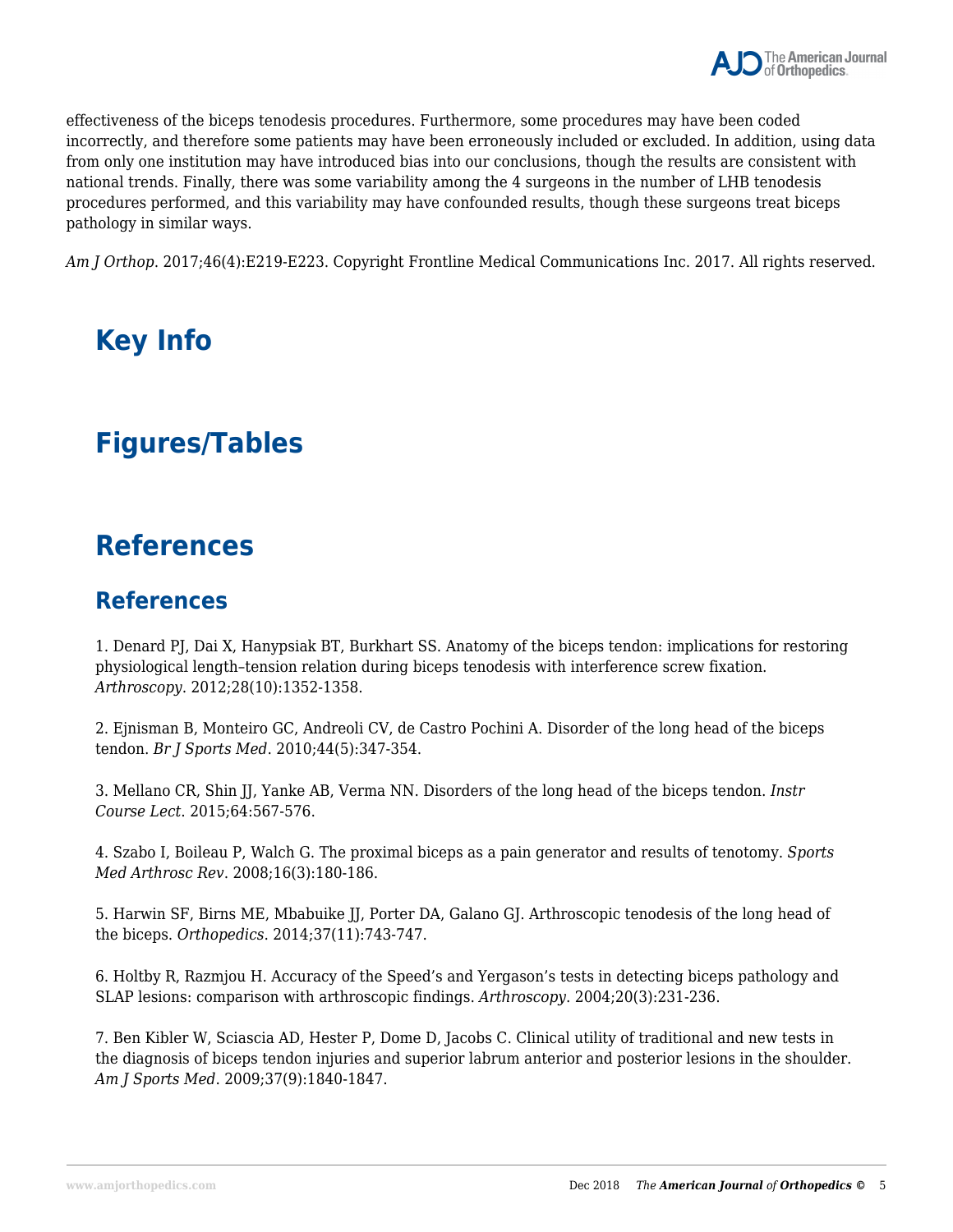

8. Lafosse L, Reiland Y, Baier GP, Toussaint B, Jost B. Anterior and posterior instability of the long head of the biceps tendon in rotator cuff tears: a new classification based on arthroscopic observations. *Arthroscopy*. 2007;23(1):73-80.

9. Adams CR, Schoolfield JD, Burkhart SS. The results of arthroscopic subscapularis tendon repairs. *Arthroscopy*. 2008;24(12):1381-1389.

10. Provencher MT, McCormick F, Dewing C, McIntire S, Solomon D. A prospective analysis of 179 type 2 superior labrum anterior and posterior repairs: outcomes and factors associated with success and failure. *Am J Sports Med*. 2013;41(4):880-886.

11. Gombera MM, Kahlenberg CA, Nair R, Saltzman MD, Terry MA. All-arthroscopic suprapectoral versus open subpectoral tenodesis of the long head of the biceps brachii. *Am J Sports Med*. 2015;43(5):1077-1083.

12. Delle Rose G, Borroni M, Silvestro A, et al. The long head of biceps as a source of pain in active population: tenotomy or tenodesis? A comparison of 2 case series with isolated lesions. *Musculoskelet Surg*. 2012;96(suppl 1):S47-S52.

13. Chalmers PN, Trombley R, Cip J, et al. Postoperative restoration of upper extremity motion and neuromuscular control during the overhand pitch: evaluation of tenodesis and repair for superior labral anterior-posterior tears. *Am J Sports Med*. 2014;42(12):2825-2836.

14. Gupta AK, Chalmers PN, Klosterman EL, et al. Subpectoral biceps tenodesis for bicipital tendonitis with SLAP tear. *Orthopedics*. 2015;38(1):e48-e53.

15. Ge H, Zhang Q, Sun Y, Li J, Sun L, Cheng B. Tenotomy or tenodesis for the long head of biceps lesions in shoulders: a systematic review and meta-analysis. *PLoS One*. 2015;10(3):e0121286.

16. Kaback LA, Gowda AL, Paller D, Green A, Blaine T. Long head biceps tenodesis with a knotless cinch suture anchor: a biomechanical analysis. *Arthroscopy*. 2015;31(5):831-835.

17. Kany J, Guinand R, Amaravathi RS, Alassaf I. The keyhole technique for arthroscopic tenodesis of the long head of the biceps tendon. In vivo prospective study with a radio-opaque marker. *Orthop Traumatol Surg Res*. 2015;101(1):31-34.

18. Mazzocca AD, Cote MP, Arciero CL, Romeo AA, Arciero RA. Clinical outcomes after subpectoral biceps tenodesis with an interference screw. *Am J Sports Med*. 2008;36(10):1922-1929.

19. Provencher MT, LeClere LE, Romeo AA. Subpectoral biceps tenodesis. *Sports Med Arthrosc Rev*. 2008;16(3):170-176.

20. Erickson BJ, Jain A, Abrams GD, et al. SLAP lesions: trends in treatment. *Arthroscopy*. 2016;32(6):976-981.

21. Erickson J, Lavery K, Monica J, Gatt C, Dhawan A. Surgical treatment of symptomatic superior labrum anterior-posterior tears in patients older than 40 years: a systematic review. *Am J Sports Med.* 2015;43(5):1274-1282.